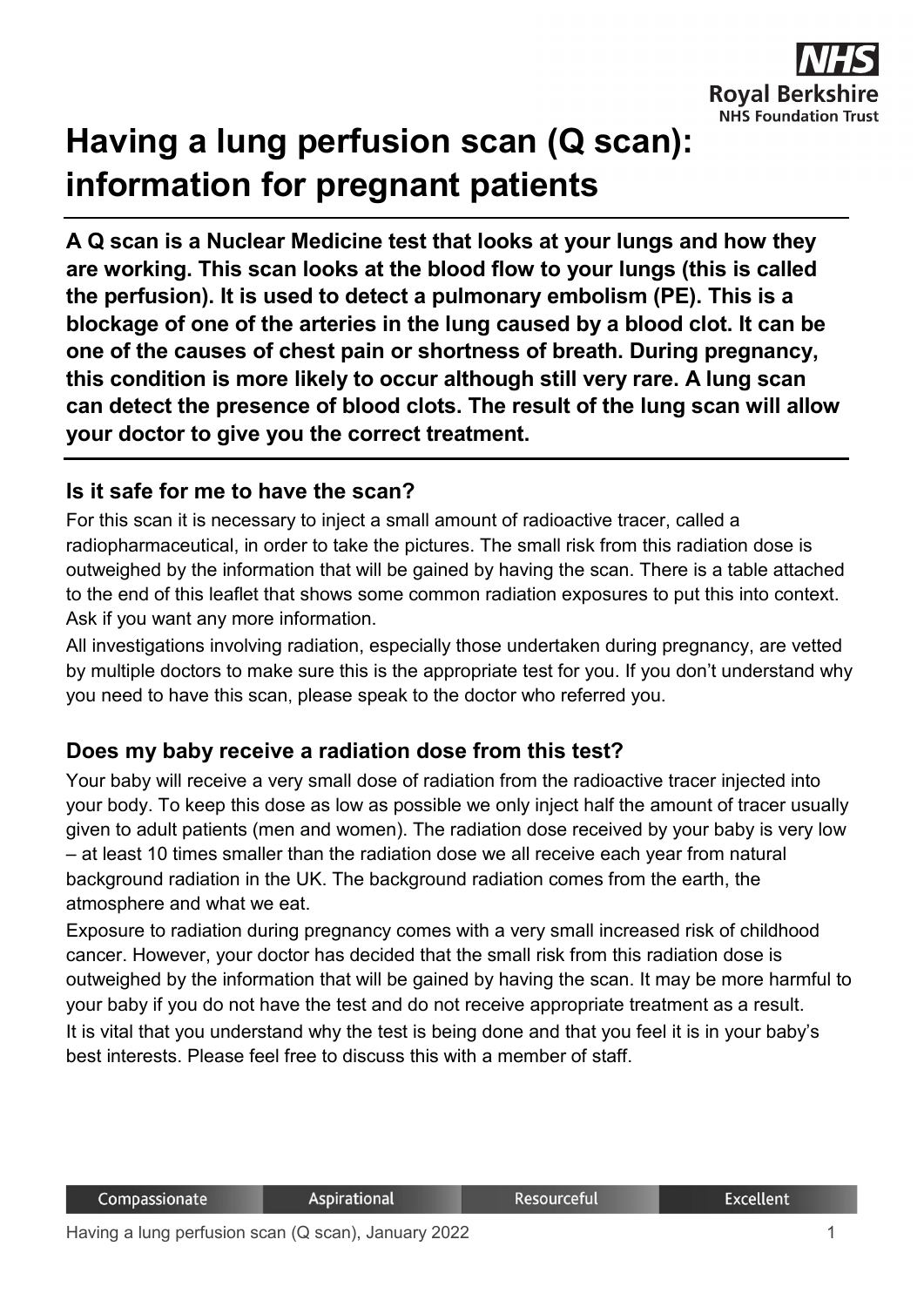# **Can I do anything to reduce the radiation dose my baby receives?**

Drink plenty of fluids and empty your bladder more frequently than normal to help the radioactivity leave your body. The radioactivity will disappear naturally from your body and will be gone within 24 hours.

# **Do I need to prepare for the scan?**

You will be asked to have a chest x-ray, if you haven't had one recently. No other preparation is needed for the scan. You will be able to eat and drink as normal on the day of your scan. There is no need to get undressed for the scan.



There is no need to stop any of your medication prior to your scan. The injection will not react with any other medications.

# **What does the scan involve?**

The scan usually takes 30 minutes. To begin with, a radioactive tracer is injected into a vein in your arm. It will feel similar to a blood test, and it should not make you or your baby feel any different. This will allow us to see the blood flow to your lungs and identify if there is a blood clot. You will be sat in a chair or lying on your back while three pictures are taken. The camera does not make any noise and you won't be left on your own.

## **How will I get the results of my scan?**

The results will be sent to the hospital consultant who referred you for the scan. If you are an inpatient, you will be asked to return to the department that referred you and a report will be generated as soon as possible after the scan, usually within one hour.

## **How safe is the injection and procedure?**

The injection contains a small amount of radioactive tracer which emits gamma rays (these are similar to X-rays). We use the smallest dose possible to provide as much information as we can about your condition. As mentioned on page 1 the radiation dose is very low and is similar to the natural background radiation we all receive from the environment over a period of 10 weeks. The results of your scan will give your doctor useful information about your condition and will help them to plan your treatment.

Further guidance has been published by Public Health England Visit website [https://www.gov.uk/government/publications/ionising-radiation-from-medical-imaging](https://www.gov.uk/government/publications/ionising-radiation-from-medical-imaging-examinations-safety-advice/exposure-to-ionising-radiation-from-medical-imaging-safety-advice)[examinations-safety-advice/exposure-to-ionising-radiation-from-medical-imaging-safety-advice](https://www.gov.uk/government/publications/ionising-radiation-from-medical-imaging-examinations-safety-advice/exposure-to-ionising-radiation-from-medical-imaging-safety-advice) and from Medical Physics.

Resourceful

**Excellent**